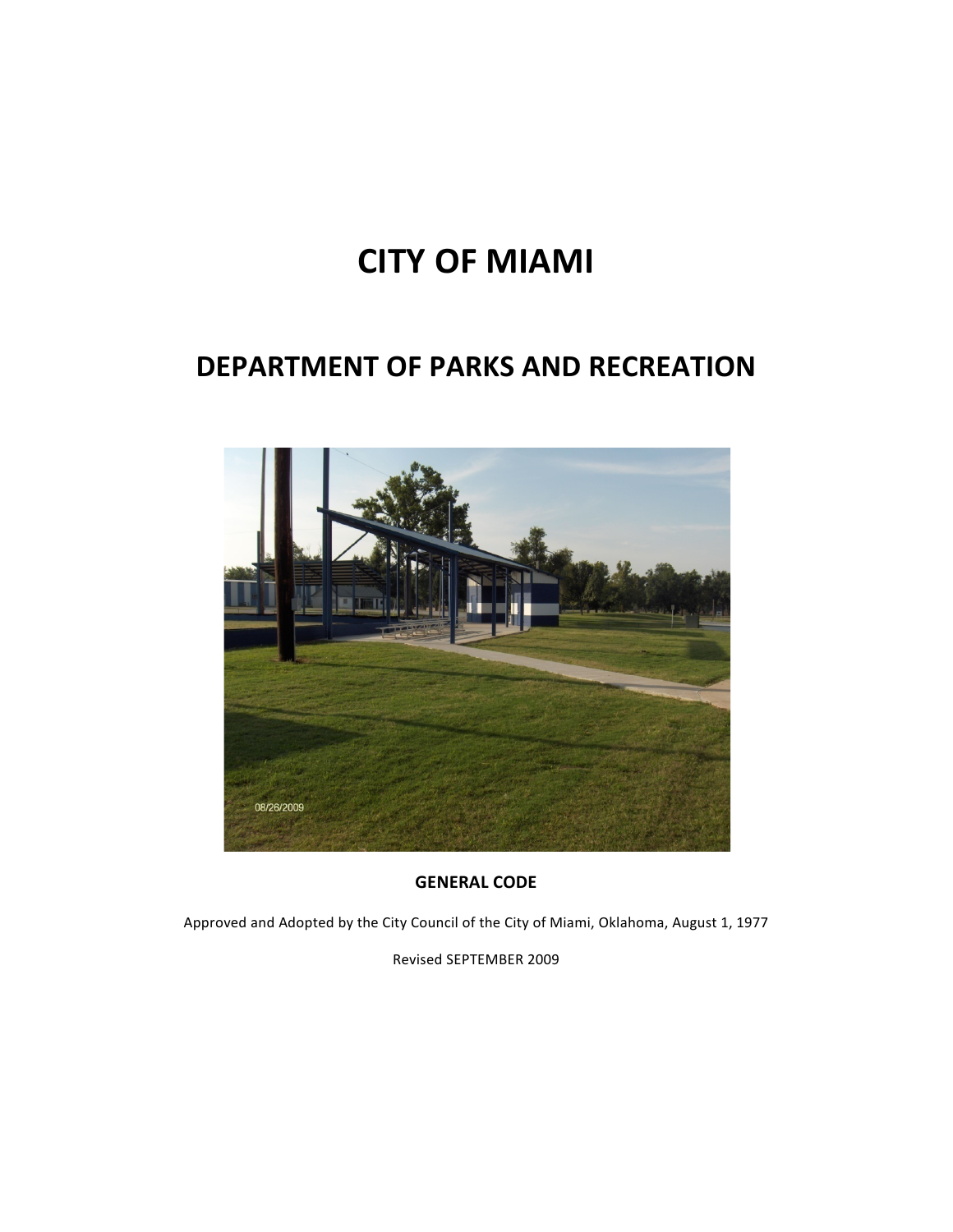# FROM THE PARKS SUPERVISOR

The basic concepts applicable to all public parks and ball park areas are:

- Respect Yourself
- Respect Others
- Respect the Environment

All visitors subscribing to these basic concepts will enable this Department to offer those visitors a most enjoyable and pleasurable experience while visiting one of its facilities.

In support and consideration of the basic conceptual ideas in Miami Parks and Recreation Department has adopted certain regulatory criteria to be observed by all park visitors and users.

The regulations are not only in support of the basic concepts, but also based upon public mandates of this Department and upon specific statutory provisions enacted by the Oklahoma Legislature and Ordinances enacted by the City Council of the City of Miami.

The goals of this Department are to:

- Sustain outdoor recreation opportunity
- Foster satisfaction through a variety of experience, freely chosen, and freely enjoyed
- Assure a recreational climate beneficial to the physical and mental health of all
- Encourage a proper appreciation for the tranquilities of nature
- Support the quality of life through adherence to principles and the higher motivation of human behavior

To achieve these goals will take a cooperative effort coupled with observance and dedication to the basic conceptual ideas and to the regulatory criteria contained herein. I sincerely extend an invitation to all visitors to join with this Department in an effort to preserve and manage Miami Park resources so that recreation remains a right and not a privilege.

> Mike Johnson Supervisor Parks and Recreation Department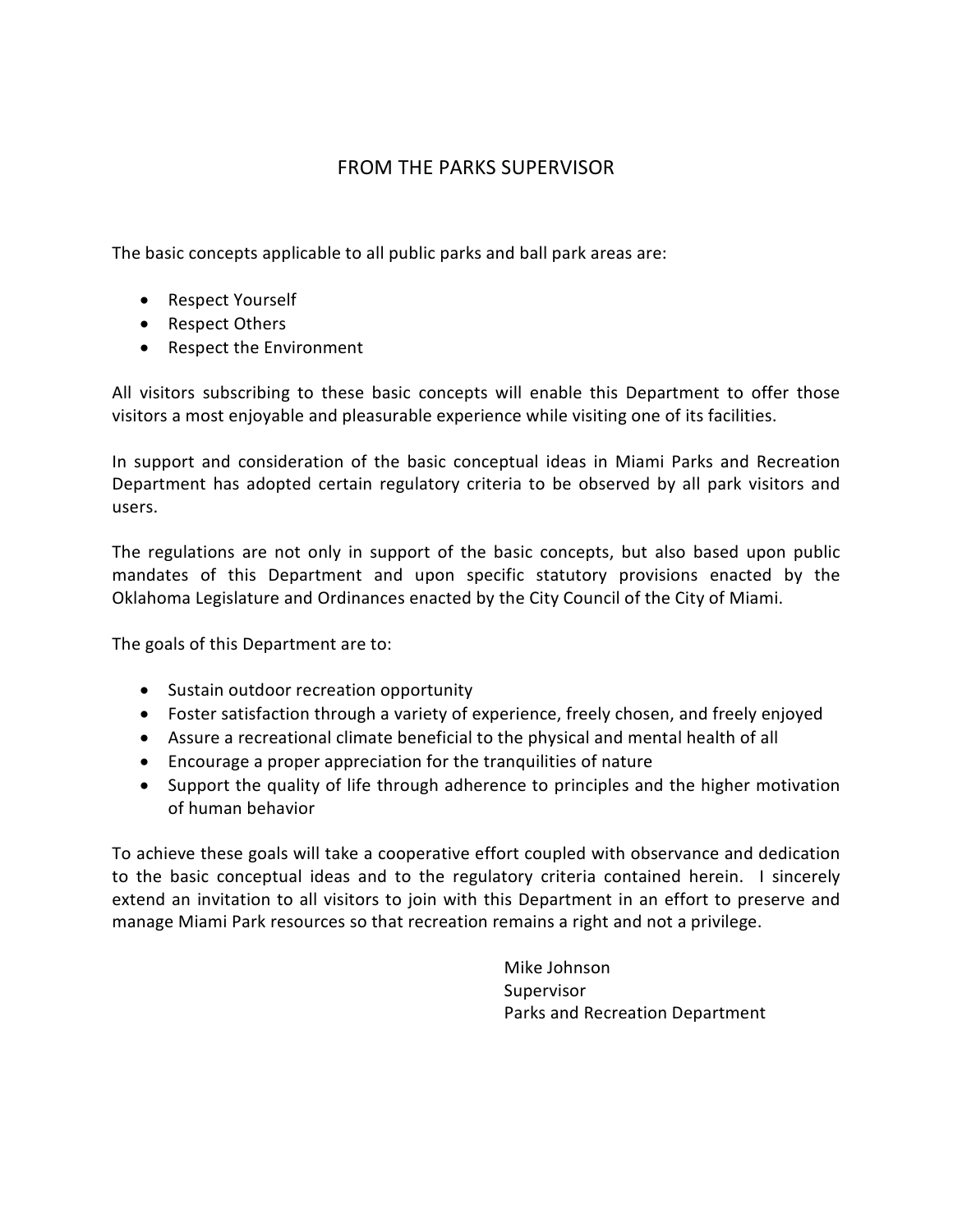#### **ADMINISTRATIVE CODE**

#### DEPARTMENT PARKS AND RECREATION

**AUTHORITY:** All sections of this code are adopted pursuant to and under the authority granted to the Department of Parks and Recreation by the Revised Code of Ordinances adopted by the Mayor and Council of the City of Miami June 1, 1964.

#### **DEFINITIONS:**

- CITY COUNCIL, as used herein, means the duly elected officers to the offices of Mayor and Councilman from the legally constituted wards of the City of Miami, Oklahoma.
- PARKS and RECREATION BOARD, as used herein, means the duly appointed five member board that administers the Department of Parks and Recreation.
- MIAMI PARK SYSTEM, as used herein, means all facilities administered, operated or managed by the Department of Parks and Recreation.
- PERSON, as used herein, shall be construed to mean and include natural persons, firms. Co-partnerships, corporations, clubs, and all associations or combinations of persons whenever acting for themselves or by an agent, servant or employee.
- PARK, as herein used, means any portion of the Miami Park System. A title, where used, does not limit the language of a section. The sections are severally adopted. If one or more of these sections is deemed invalid, the remaining sections are intended to remain in effect. Where a section or rule herein is amended or repealed, acts and omissions prior thereto may be prosecuted as though such section or rule had not been amended or repealed. Special regulations for an area or subject do not preclude the application of general regulations unless expressly so indicated.
- SUPERVISOR, as used herein, means Supervisor of Parks and Recreation of the City of Miami.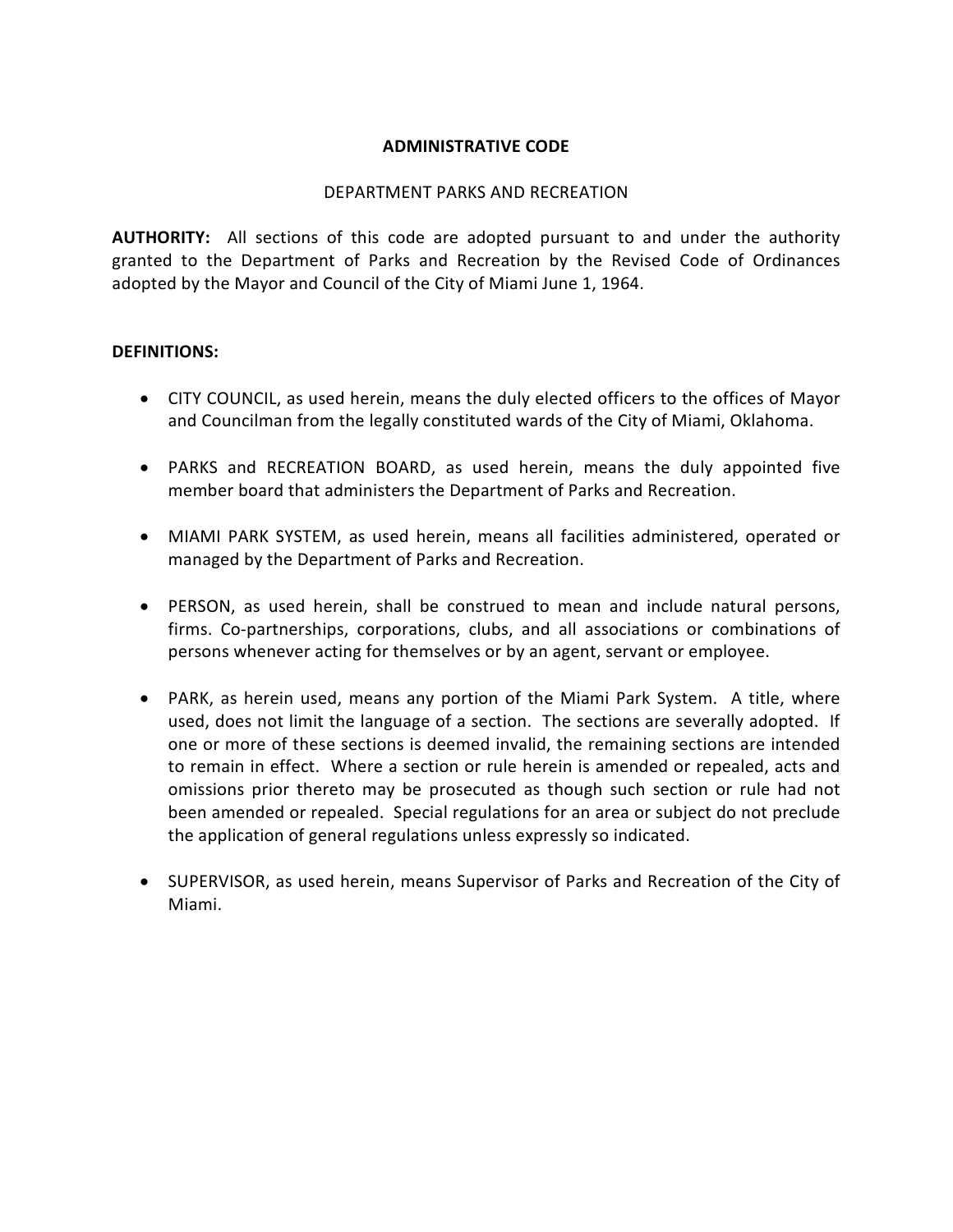#### **GENERAL USAGE**

**USE OF FACILITES, PAYMENT:** No person shall in the Miami Park System use or occupy facilities for the use of which a fee has been established unless he has first paid such fee. Payment for use of facilities is due and payable in advance.

**AIRCRAFT:** No person shall land any aircraft on or take any aircraft off any area in the Miami Park System no specifically designated for landing or aircraft, without the written permission of the Supervisor.

**ANIMALS:** No person shall, unless otherwise approved or authorized by the Supervisor, molest, hunt, disturb, injure, trap, take, net, poison, harm, or kill any kind animal or fish, or mark or rifle to nest of any bird or the den or nest or abode of any animal or so attempt, except fish may be taken (other than for commercial purposes) in accordance with the State Fishing Laws and Regulations, provided, however, that no person shall use or discharge a spear or bow or arrow in the Miami Park System in the course of such fishing activities.

**PLANTS:** No person shall willfully or negligently pick, dig up, cut, mutilate, destroy, injure, move, molest, burn or carry away any tree or plant or portion thereof, including but not limited to flowers, foliage, berries, nuts, fruit, grass, turf, humus, shrubs, vines, cones and dead wood except where authorization by the Supervisor or his designated representative has been given. Such taking may be done for only personal use and not for commercial purposes.

**GEOLOGICAL FEATURES:** No person shall destroy, disturb, deface, mutilate, or remove earth, sand, gravel, oil, minerals or rocks except when expressly authorized by due process established by State Law.

**ARCHAEOLOGICAL FEATURES:** No person shall remove, injure, disfigure, deface, or destroy any object of paleontological, archaeological, or historical interest or value.

**DISTRUCTION:** No person shall disturb, destroy, remove, deface or injure any property within the Miami Park System, including but not limited to such property as buildings, structures, or signs of the Miami Park System. No person shall cut, carve, paint, mark, paste or attach on any tree, fence, wall, building, monument or other property in the Miami Park System any bill, advertisement or inscription.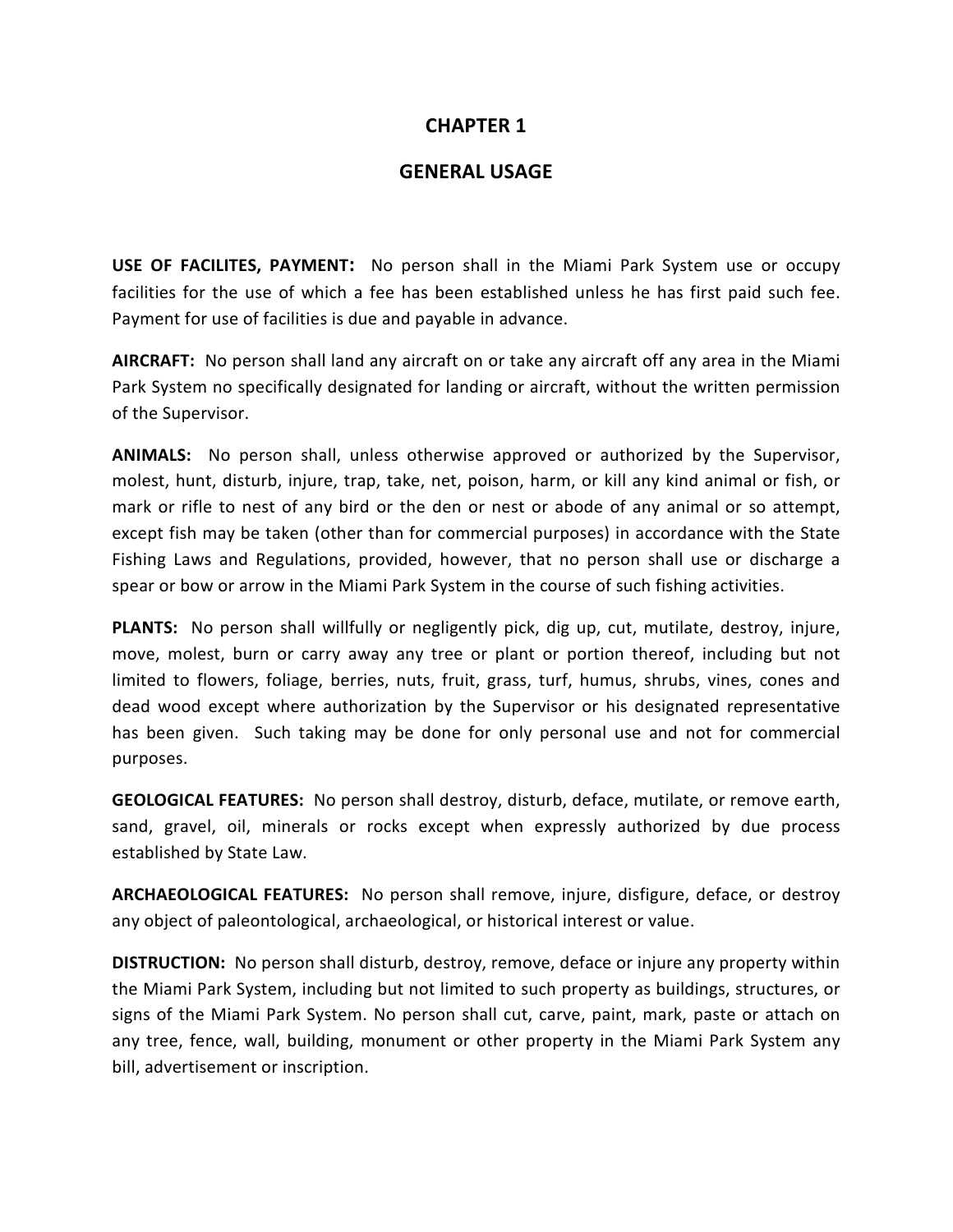**RUBBISH:** No person shall leave, deposit, drop or scatter bottles, broken glass, ashes, waste paper, cans or other rubbish in a unit of the Miami Park system except in a receptacle designated for that purpose, and no person shall import and deposit any rubbish into any unit of the Miami Park system from other places.

**FIRES IN STOVES, ETC., SMOKING**: No person shall smoke or build fires in areas posted or considered hazardous by the Supervisor.

**SPECIAL PERMITS:** Upon finding that it will be for the best interest of the Miami Park Department, the supervisor may grant a permit to remove, treat, disturb, or destroy plants or animals or geological, historical, archaeological or paleontological materials; and any person who has been properly granted such a permit shall to that extend not be liable for prosecution for violation of the foregoing.

#### **DOGS, PETS:**

- No person shall bring a dog or pet into, permit a pet to enter or remain, or possess a pet in the Miami Park system unless said animal is leashed, caged, confined in a vehicle, or otherwise restrained so as to be under the direct physical control of a person.
- No person shall bring a pet into, permit a pet to enter or remain, or possess a pet on any beach or pool area in any unit of the Miami Park System.
- No person shall permit a dog or a cat to remain outside a tent, camper, or enclosed vehicle during the night.
- Except for dogs under five (5) months of age, no person shall bring a dog into, permit a dog to enter or remain, or possess a dog in the Miami Park System unless the person presents proof that the dog has a valid rabies inoculation or the person presents a valid license for the dog.
- No person shall keep a noisy, vicious, or dangerous dog or animal or one which is disturbing to other persons, in the Miami Park system and remain therein after he has been asked by a park officer to leave.
- Sub-sections shall not apply to "Seeing Eye" dogs used to guide a blind person their present, provided, that such dogs shall remain under the immediate control of such blind persons.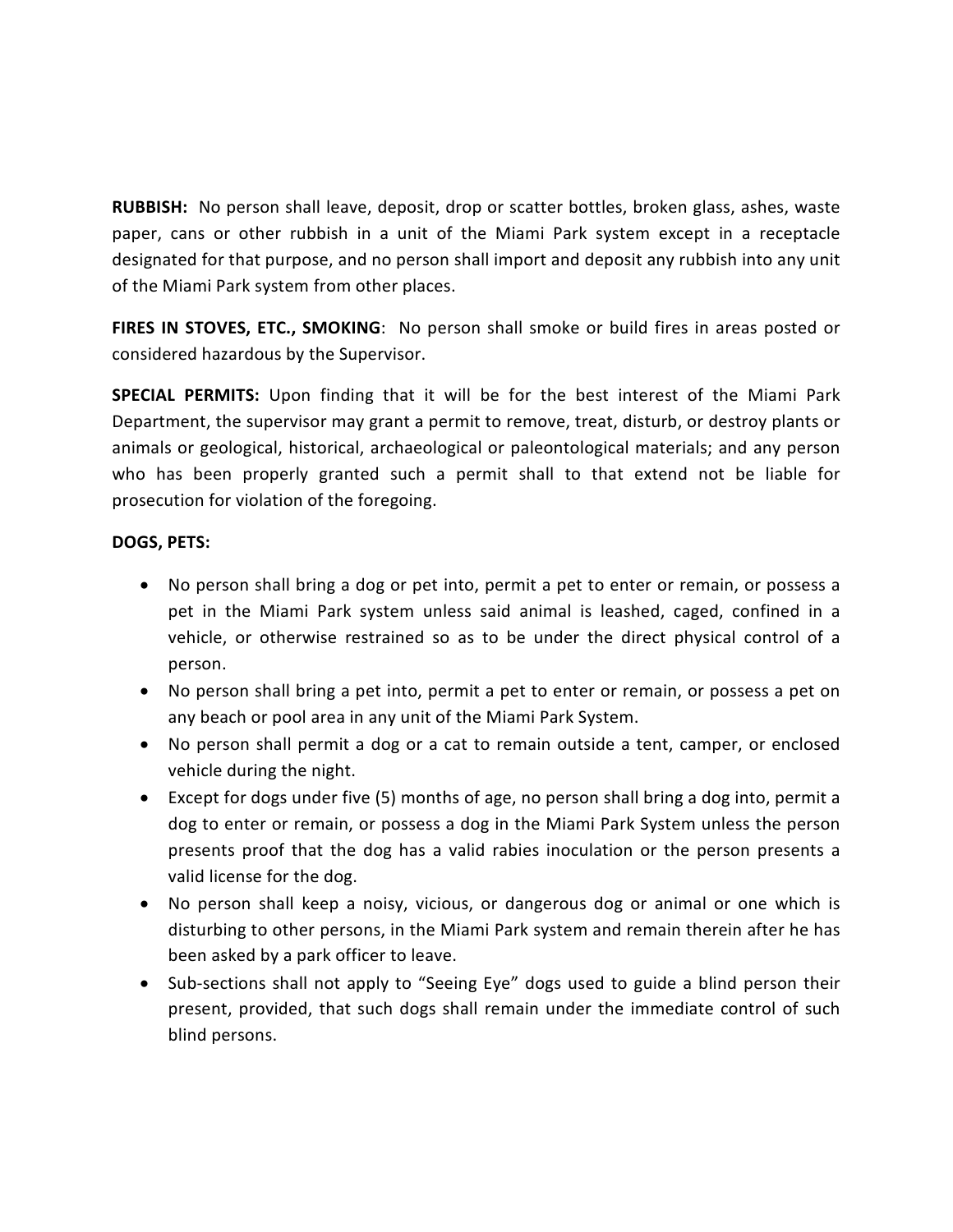**FIREARMS:** No person shall carry or possess a firearm with a cartridge in any portion of the mechanism; nor shall any person discharge across, in or into any portion of the Miami Park System a firearm, bow and arrow, or air or gas weapon or any device capable of injuring or killing any person or animal or damaging or destroying any public or private property, except in designated archery or target areas or where the Supervisor for good cause has so authorized such action in writing upon his finding that is not inconsistent with park use.

**FIREWORKS:** No person shall possess, discharge, set off, or cause to be discharged in or into any portion of the Miami Park System any firecrackers, torpedoes, rockets, fireworks, explosives or substance harmful to the life or safety of persons, or capable of damaging public or private property.

**CLOSING:** The Supervisor may establish closing hours for any unit of the Miami Park System or portion thereof within the system. Unit closing hours shall be posted. No person shall enter or be present in a facility after closing hours or in areas designated closed, except department employees or persons designated by the City Manager, Asst. City Manager, or Supervisor on official business.

#### **CURFEW:**

- The supervisor may from time to time declare curfew in a unit or portion of the Miami Park System upon finding that the best interests of the system are served by such special measures.
- The purpose of any curfew order shall be to limit practices which may disturb the valid and expected recreation experience for which the unit is designed or which may endanger lives or property of park visitors.
- Such curfew order shall specify the hours and terms thereof, and shall be posted.
- Willful violation of such curfew order shall be considered disorderly conduct.

**ABUSIVE LANGUAGE, DISORDERLY ASSEMBLAGE:** No person shall use threatening, abusive, boisterous, insulting, or indecent language or make indecent gestures in the Miami Pay System; nor shall any person conduct or participate in a disorderly assemblage.

**GROUP ACTIVITIES AND GAMES:** Group and individual activities, including but not limited to, ballgames of all sorts, horseshoes, etc., may be temporarily prohibited by the Supervisor when, in his judgment, the conduct of such activities substantially interferes with the right of the general public to use the park.

**PEACE AND QUIET:** To insure peace and adequate rest for visitors, no person shall so conduct himself that he is in a disorderly manner disturbs others between the hours of 11:00 p.m. and 6:00 a.m.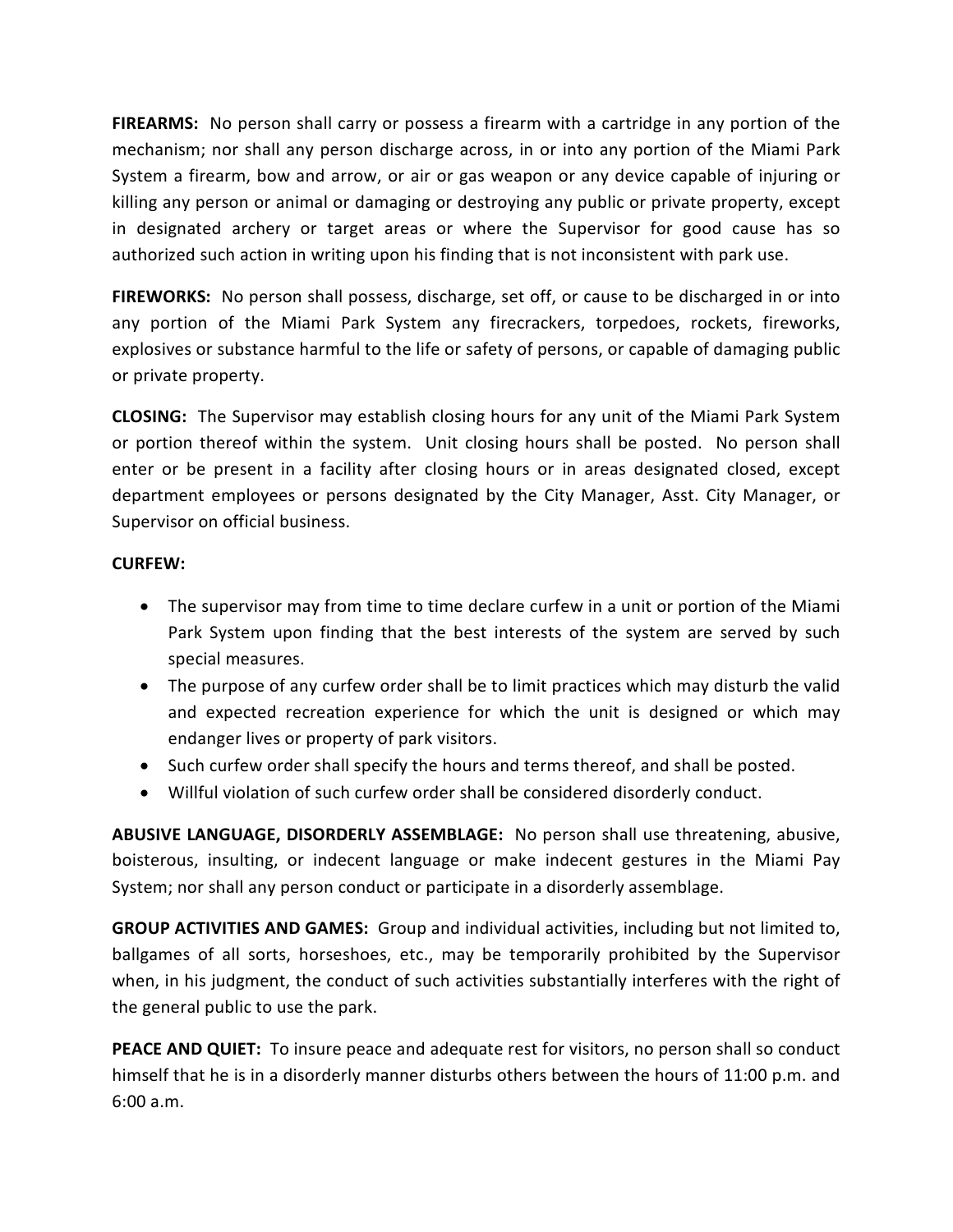Without limiting the foregoing, no person shall shout, sing, play radios, phonographs, television instruments, or by such instruments broadcast or cause to broadcast in any area of the Miami Park System, nor will any person operate or cause to be operated any machinery or mechanical equipment that emits sound between the 11:00 p.m. and 6:00 a.m. daily. No person shall, at any time, use outside electronic equipment including electrical speakers at a volume which emits sound beyond the immediate group or picnic site, without written permission of the Supervisor.

**NUDITY AND INDENCET BEHAVIOR:** No person shall publicly appear nude or disrobe while in any unit of the Miami Park System except in authorized areas of buildings set aside for that purpose.

No Person Shall:

- Lewdly expose his person, or private parts thereof, in any public place, or in any place where there are present other persons to be offended or annoyed thereby; or
- Procure, counsel, or assist any person to lewdly expose himself, or to make any other exhibition of himself to public view, or to the view of any number of persons, such as is offensive to decency, or is adapted to excite vicious or lewd thoughts or acts; or
- Write, compose, stereotype, print, mold, cut or otherwise prepare, publish, sell, distribute, keep for sale, or exhibit any obscene or indecent writing, paper, book, picture, photograph, figure or form of any description.

**SANITATION:** To maintain the sanitation and orderly appearance and protection of the resources of Miami parks, the Supervisor may specify the size, type and arrangement of equipment and the number of persons permitted in the area. No person shall otherwise introduce, keep, use, or arrange his equipment. No waste, water, sewage or effluent from sinks, portable toilets or other plumbing fixtures shall be deposited directly upon or into the surface of the ground or water.

**PROHIBITED AREA:** To insure the safety and health of persons; or to avoid interference in development, construction, and management; or to provide for the security, safe-guarding and preservation of property in the Miami Park System and portions thereof, the Supervisor may from time to time upon such finding by order declare a prohibited area, may specify the period therefore, and may from time to time revoke, suspend, repeal, or modify such order. A notice declaring a prohibited area shall be posted. The order may specify such reasonable classes of persons who may enter therein in the conduct of such proper activities or official duties as the Supervisor may prescribe. When by order a prohibited area has been so declared, no person so prohibited shall during the effective period thereof enter therein.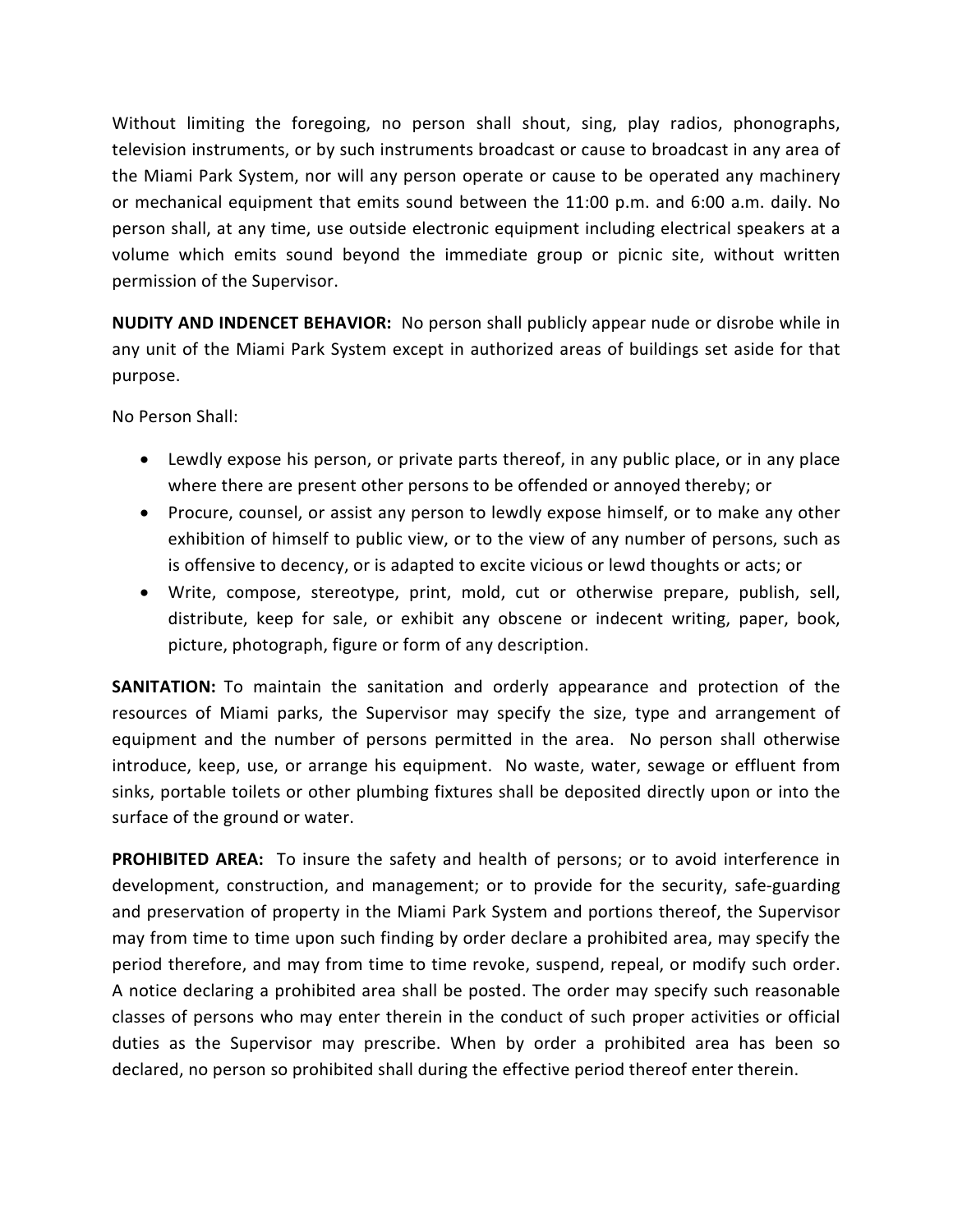**ALCOHOLIC BEVERAGES, PUBLIC INTOXICATION:** No person shall consume or inhale any intoxicating substance of any kind in any unit of the Park system. Public intoxication and/or consumption of intoxicants is a misdemeanor under Oklahoma law, punishable by fine, or imprisonment, or both. Beverages containing more than three and two-tenths percent (3.2%) alcohol of weight are considered intoxicating.

**PESTICIDES:** No person shall disperse, or otherwise apply any pesticide within the Miami Park System, whether to the air, water, ground, or vegetation unless written authorization has been obtained from the Supervisor and upon recommendation by the Environmental Protection Agency.

Exception is made in the instance of dispersal within enclosed buildings, tents, tent trailers, or within any vehicle or boat containing living or sleeping quarters, or use outdoors within ten (10) feet of the table, stove, tent or food lockers, of hand-held finger-operated aerosol dispensers with net contents not to exceed twenty (20) ounces and containing any of the following pesticides:

Pyrethrine, Allethrin, Piperonyl Butoxide, Malathion, DDVP (Dichlorves, Vapona), Dibrom, Rotenone (Derrin, Cube Root).

No person other than federal, state, or local agency employees conducting a pest control program previously approved in writing by the Supervisor of Parks shall operate any high volume air, propane, or power driven pesticide dispenser or fogging device within Miami Park System lands.

**SOLICITING:** No person shall solicit, sell, hawk, or peddle any goods, wares, merchandise, liquids, or edibles for human consumption or distribute circulars in the Miami Park System, except by concession granted by the department.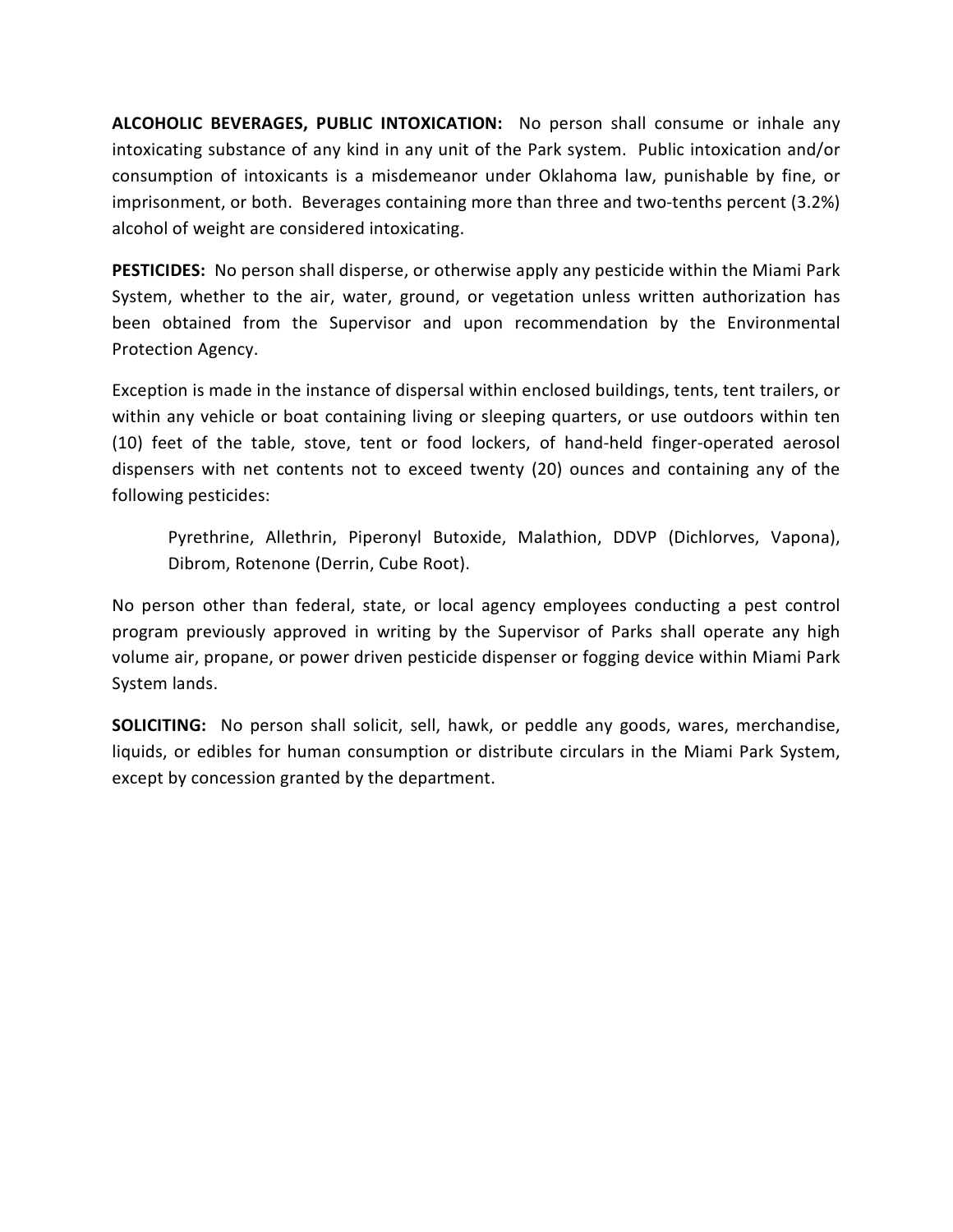#### **VEHICLE AND VEHICLE OPERATORS**

**REFERENCE TO VEHICLE CODE:** The provisions of the City of Miami Vehicle Code relating to traffic upon highways shall be applicable to the Miami Park System. Rules developed under these authorities shall be posted and violations of such postings shall be punishable as a misdemeanor, in conformity with the above mentioned statutes.

**SPEED LIMIT:** No person shall drive a vehicle within the Miami Park system at a speed greater than is reasonable or prudent, having due regard for traffic conditions, the surface and width of the road, and in no event at a speed which endangers the safety of persons, property, or wildlife, provided, however, that in no event shall a vehicle be driven at a speed greater than 15 miles per hour in camps, picnic areas, utility areas, or headquarters areas or in areas where the general public assembles; provided further, that in no event shall a vehicle be driven at a speed greater than 35 miles per hour in other areas of the Miami Park System. This provision shall not apply to state or federal highways passing through such areas.

**ROAD DESIGNATION:** When a road is designated, it shall be posted. A road so designated shall be deemed for ingress and egress and for such other purposes as are prescribed. All existing roads of the Miami Park System are hereby confirmed and so designated as such, subject to such special conditions and limitations as may have been or may hereafter be imposed. Reference alone to an off-highway vehicle or off-road vehicle, does not in itself thereby imply authorization to operate or use the same off roads. Such operation and use is governed by other provision herein. Only those trails, areas or roads designated for use by off-road vehicles may be used for the operation of off-road vehicles.

**REGISTRATION:** Only those vehicles registered under the Vehicle Code for use on a highway may be operated, used or parked in the Miami Park System, provided, however, that off-road vehicles may operate on such roads and places within the Miami Park System as may be specifically designated therefore under other regulations herein, subject to any special conditions, limitations, or restrictions for a given road.

**VEHICLE OPERATION:** No person shall operate, drive, use, leave, place, park or stop a vehicle except on a road or a parking area in the Miami Park System not closed to traffic; nor shall any person operate or park a vehicle in violation of the condition, limitations, or restrictions upon such road; nor operate, park, or leave a vehicle in a portion of the Miami Park System subject to, and in violation of, local closing hours; nor in such manner as to pursue, harass,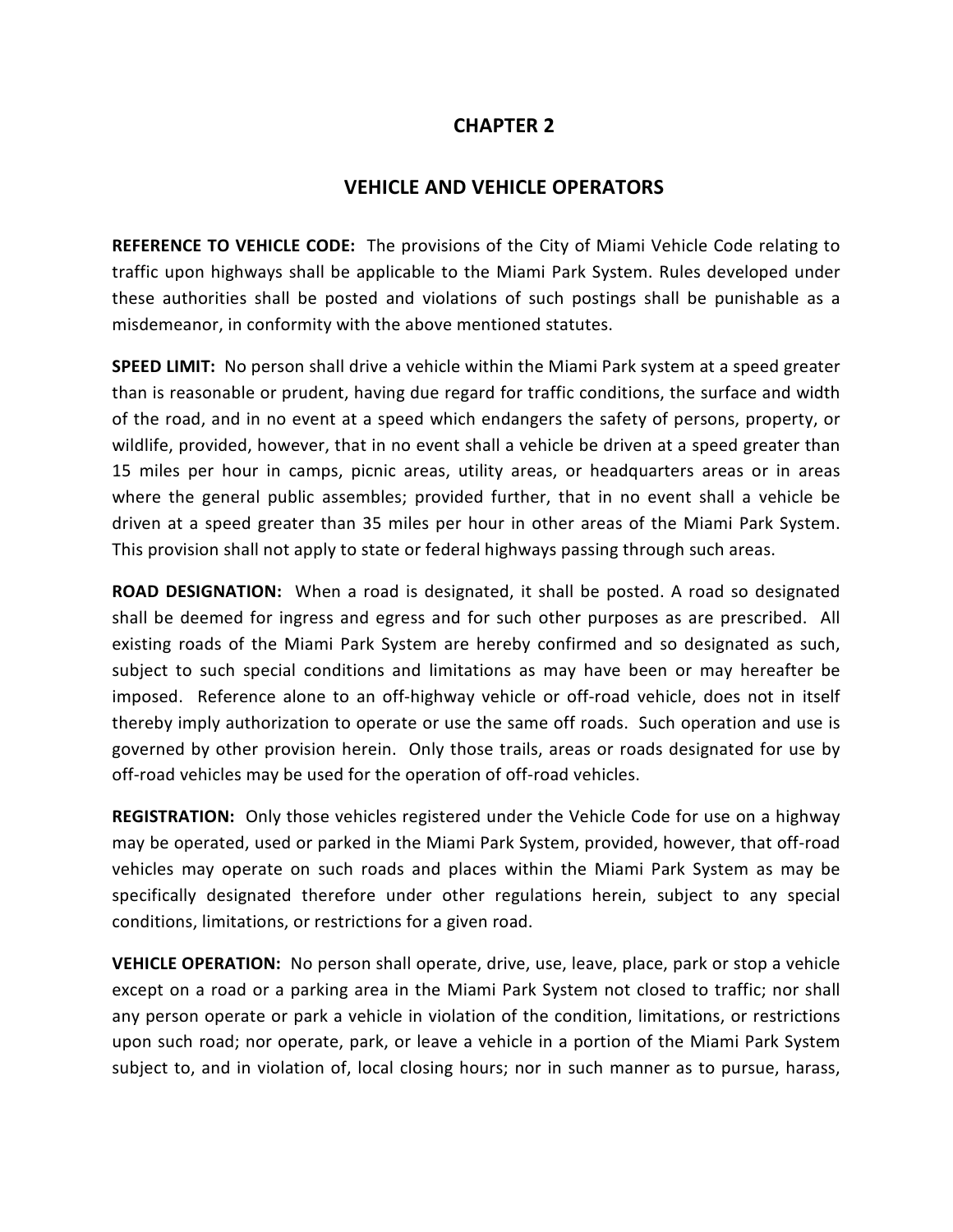endanger, or injure any form of wildlife; nor in violation of any portion of State Law applicable to vehicle operation within the State.

**REMOVAL OF VEHICLES:** Any peace officer with concurrent jurisdiction in a Miami Park unit or any member of the Oklahoma Highway Patrol or any Miami Park Ranger is authorized to cause the removal of a vehicle from the highways, driveways, paths, or grounds of a unit of the Miami Park System, which such vehicle is parked or left standing in violation of the vehicle code.

**PARKING:** The Supervisor may establish areas of authorized parking within the park unit. The Supervisor may prohibit or restrict the parking or standing of vehicles on certain highways, driveways, paths or grounds, or portions thereof, of the Miami Park System, during all or certain hours of the day. Signs or markings fiving adequate notice of such restrictions shall be placed.

#### **USE OF ROADS:**

1. Horseback Riding, Hitching: No person shall ride, drive, lead, or keep a saddle horse or other animal in the Miami Park System except on such roads, beaches, trails, or areas so designated and posted. No horse or other animal shall be hitched to any tree, shrub, or structure in any manner that might cause damage thereto.

2. Bicycles: All regulations and statutes applying to the operation of vehicles shall apply to the operation of bicycles except those provisions which by their nature can have no application.

- *Riding on bicycle*.
	- a. A person propelling a bicycle shall not ride other then upon or astride a permanent and regular seat attached thereto.
	- b. No bicycle shall be used to carry more persons at one time than the number for which it is designed and equipped.
- *Clinging to Vehicles*.
	- a. No person riding upon any bicycle, coaster, roller skates, sled or toy vehicle shall attach the same or himself to any vehicle upon a roadway.
- *Riding on Roadways and Bicycle Paths*.
	- a. Every person operating a bicycle upon a roadway shall ride as near to the right of the roadway as practicable, exercising due care when passing a standing vehicle or one proceeding in the same direction.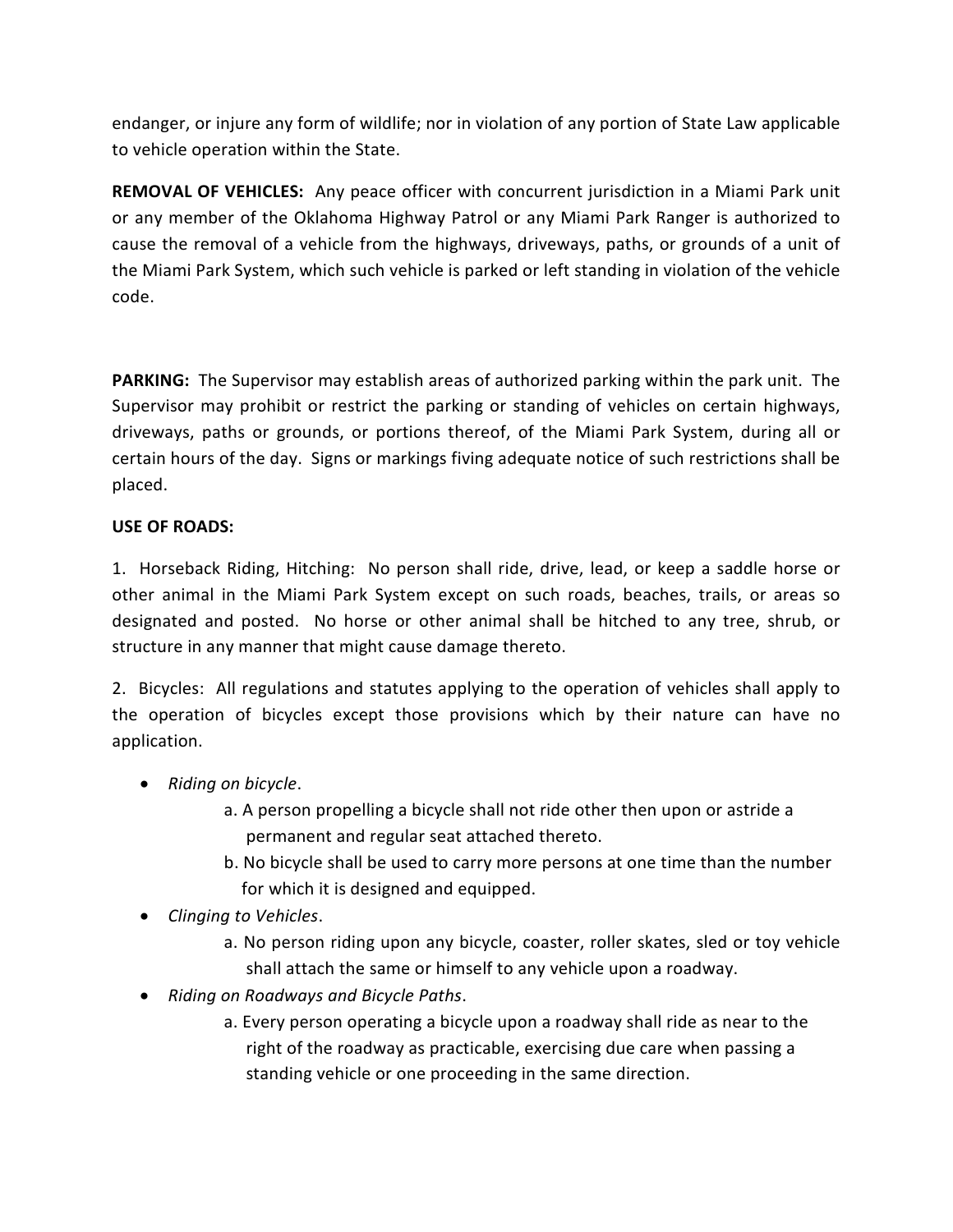- b. Persons riding bicycles upon a roadway shall not ride more than two abreast except on paths or parts of roadways set aside for the exclusive use of bicycles.
- c. Wherever a usable path for bicycles has been provided adjacent to a roadway, bicycle riders shall use such path and shall not use the roadway.
- *Carrying Articles*.
	- a. No person operating a bicycle shall carry any package, bundle or article which prevents the driver from keeping at least on hand upon the handle bars.
- *Lamps and Other Equipment on Bicycles.*
	- a. Every bicycle when in use at night time shall be equipped with a lamp from a distance of at least five hundred feet to the front and with a red reflector on the rear of a type approved by the Department which shall be visible from all distances from fifty feet to three hundred feet to the rear when directly in front of lawful upper beams of head lamps on motor vehicles. A lamp emitting red light visible from a distance of five hundred feet to the rear may be used in addition to the red reflector.
	- b. Every bicycle shall be equipped with a brake which will enable the operator to make the braked wheels skid on dry, level, clean pavement.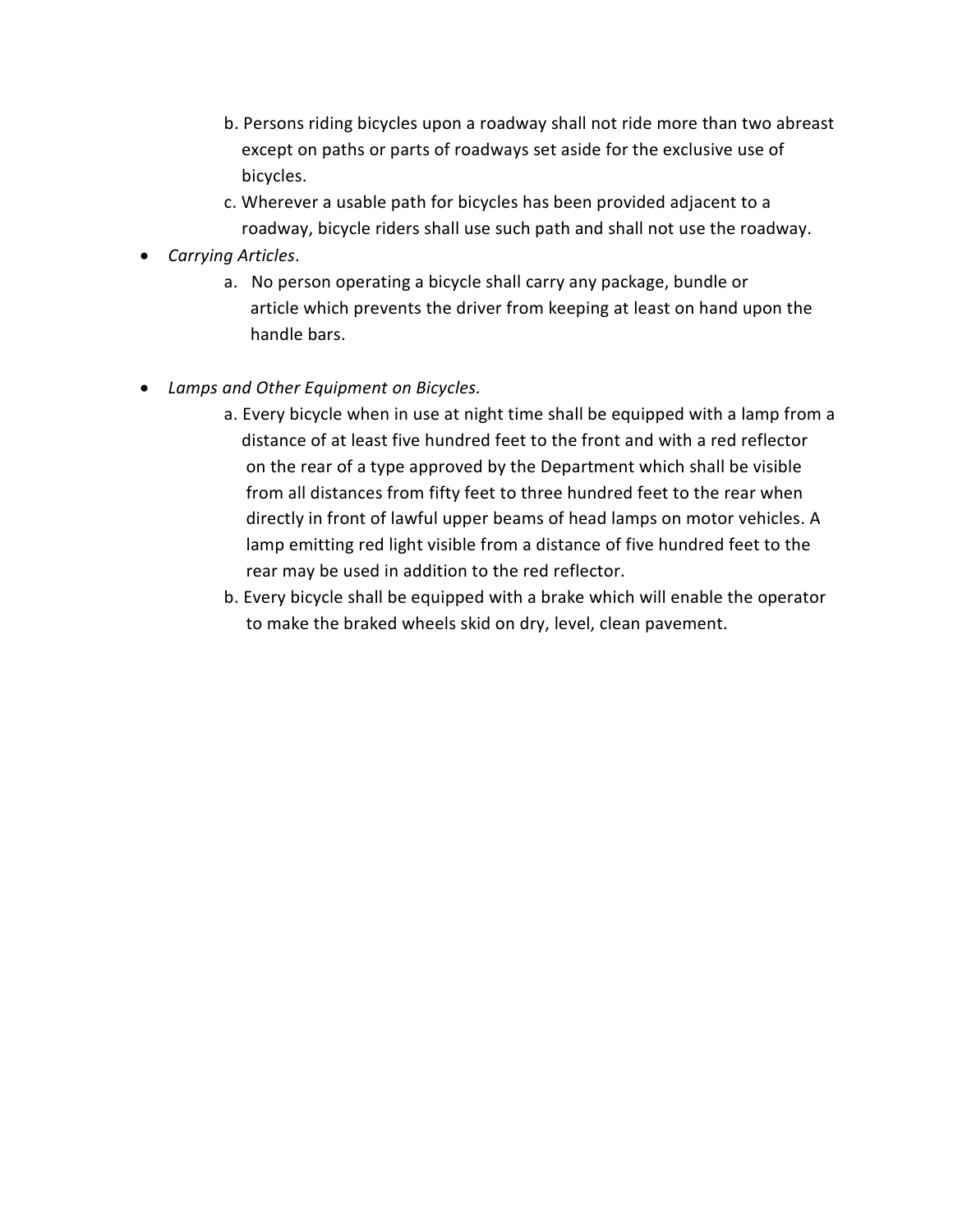#### **CAMPING**

**CAMPING:** No person shall camp in any part of the Miami Park System except in areas designated and marked for that purpose. Camping is defined as erecting a tent or shelter or arranging bedding, or both, for the purpose of, or in such a way as will permit, remaining overnight.

**TIME LIMITS:** In order to afford the general public the greatest possible use of the Park System, continuous occupancy of any camping facility is limited to **14** days.

**FEE FACILITIES:** Fees for the use of camping facilities must be paid daily or in advance. The daily fee covers use of facilities from 5:00 p.m. on day of payment until the vacating time of 5:00 p.m. the next day. Occupants shall vacate the campsite by removing their personal property there from prior to 5:00 p.m. if applicable use fee has not been paid or if time limit for occupancy has expired.

**HUNTING:** All areas within the Miami Park System are classified as Game Refuges: therefore, it is unlawful for any person to enter with dog or gun or to hunt, kill or trap wildlife of any character, except that at the request of the Department of Wildlife Conservation, The Supervisor may authorize the taking or trapping of wildlife from such preserves or refuges to control or regulate wildlife populations.

**PENALTIES:** Any person violating any provision of the Administrative Code may be expelled from the park in which said violation takes place, and will be subject to other penalties as prescribed by Oklahoma Statutes and City Ordinances.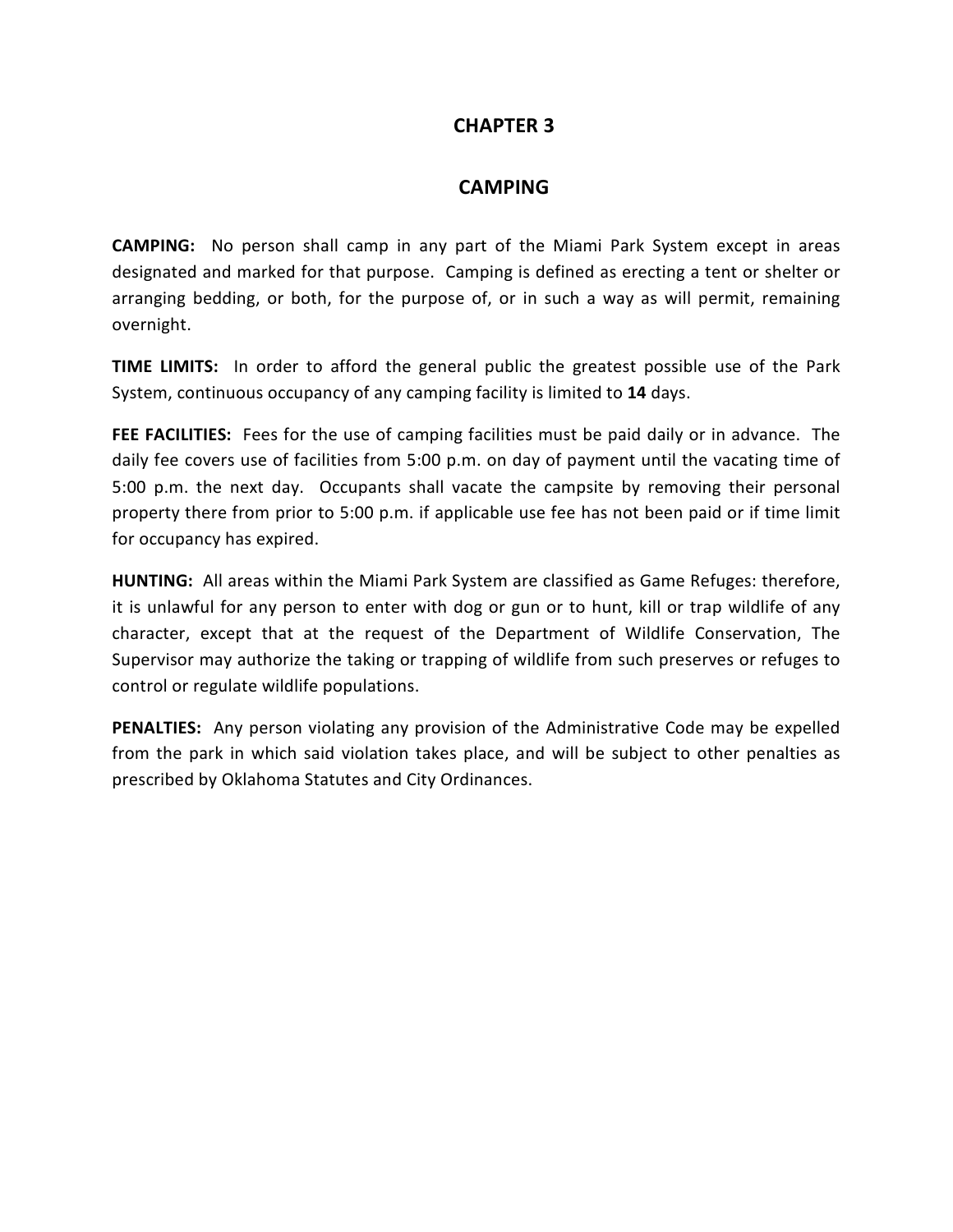# **SPOONBILL FISHING**

**REQUIREMENT FOR PERMITS:** It shall be unlawful for any person to fish for or be fishing for spoonbill fish within the territorial limits of the city without having first obtained and holding in their possession a city permit as provided for herein. The following fees shall be paid for any permit required by this section:

- A resident of the state possessing a current valid state resident fishing license shall pay a fee of ten dollars (\$10.00).
- All other persons shall pay a permit fee of twenty-five dollars (\$25.00).

**ISSUANCE:** Permits required by this section may be purchased at the city clerk's office, city police department, office of parks and recreation department and such other locations as may from time to time be authorized by the city council.

**PENALTY:** Any person found to be in violation of the above and foregoing requirements shall be guilty of a misdemeanor.

**EFFECT UPON OTHER REGULATIONS:** All other local rules, regulations and ordinances and all state regulations shall remain in full force and effect.

**EXEMPTIONS:** The requirement of obtaining a permit under this section shall not apply to any person sixty-five (65) year of age or older, nor for any person fifteen (15) years of age or younger. Any person claiming an exemption hereunder shall carry and have in his possession adequate and legal proof of age.

**DEFINITIONS:** The following words and phrases shall, for the provisions of this section have the meanings respectively ascribed to them:

- *FISHING* shall mean any method of removing spoonbill fish from its natural, permanent or temporary environment, which shall include, but not be limited to fishing with a pole or other apparatus, with or without bait, snagging, noodling or any other means.
- *SPOONBILL-POLYDON SPATHULA* shall mean all species commonly referred to as "spoonbill" or "paddlefish" as defined in "Fishes of Oklahoma" published by the Oklahoma Department of Wildlife Conservation.
- *TERRITORIAL LIMITS* shall mean the incorporated territorial or city limits of the city.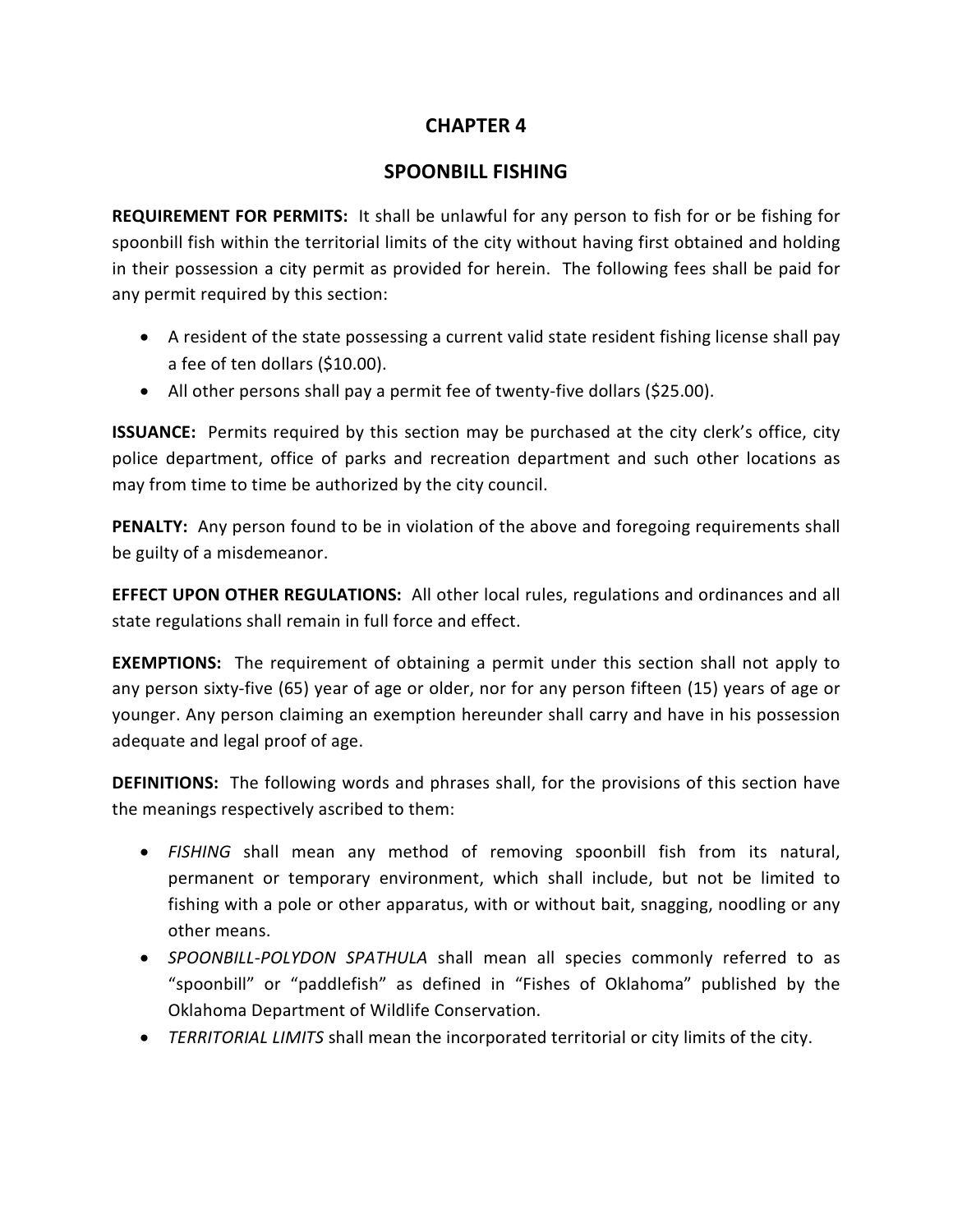# **CARNIVAL GROUNDS**

Permittee agrees to carry insurance, at its own expense, to cover any property damage and public liability in an amount no less than One Million Dollars (\$1,000,000.00) naming the City of Miami, Oklahoma as named insured. A certificate or statement signed by the insuring company to the above effect must be filed with the office of the Parks and Recreation Department before this will be finalized.

Permittee shall be responsible for making all required arrangements for deposits and charges for Utility services with the Depart of Utilities prior to first show day.

Permittee shall use discretion when contracting with carnival manager to assure that no attractions or amusements will be indecent, immoral or in violation of any Law or Ordinance.

Carnival manager shall be apprised of the fact that he must take all precautions necessary to insure the safety of the public and that he will be held liable and accountable for any loss of life, bodily injury or property damage.

In accordance with Health Department Regulations, all concessionaires must obtain a permit before any food or drink is dispensed to the public. It shall be the duty of the Permittee to inform the carnival manager of this Regulation.

Carnival vehicles shall be parked in such a manner so as to allow for normal traffic flow and to permit the ingress and egress of emergency vehicles.

Mobile homes, accompanying the carnival, shall not be permitted to dispose of any sewage into holes dug into the turf, or into containers on top of the turf.

Permittee shall not do, nor permit to be done, the fastening of any advertisement, directional sign or poster to any tree, utility pole or park structure within the Park area.

Horses, ponies or other animals shall be tethered in the immediate carnival area and shall not be allowed to graze in any other Park areas.

The carnival and grounds will be subject to periodic inspection by personnel of the Parks and Recreation Department, County Health Department or any other authorized Public Official.

In the best interest of the Public, the City of Miami reserves the right of suspend any or all carnival operations upon the violation of any of the foregoing Regulations.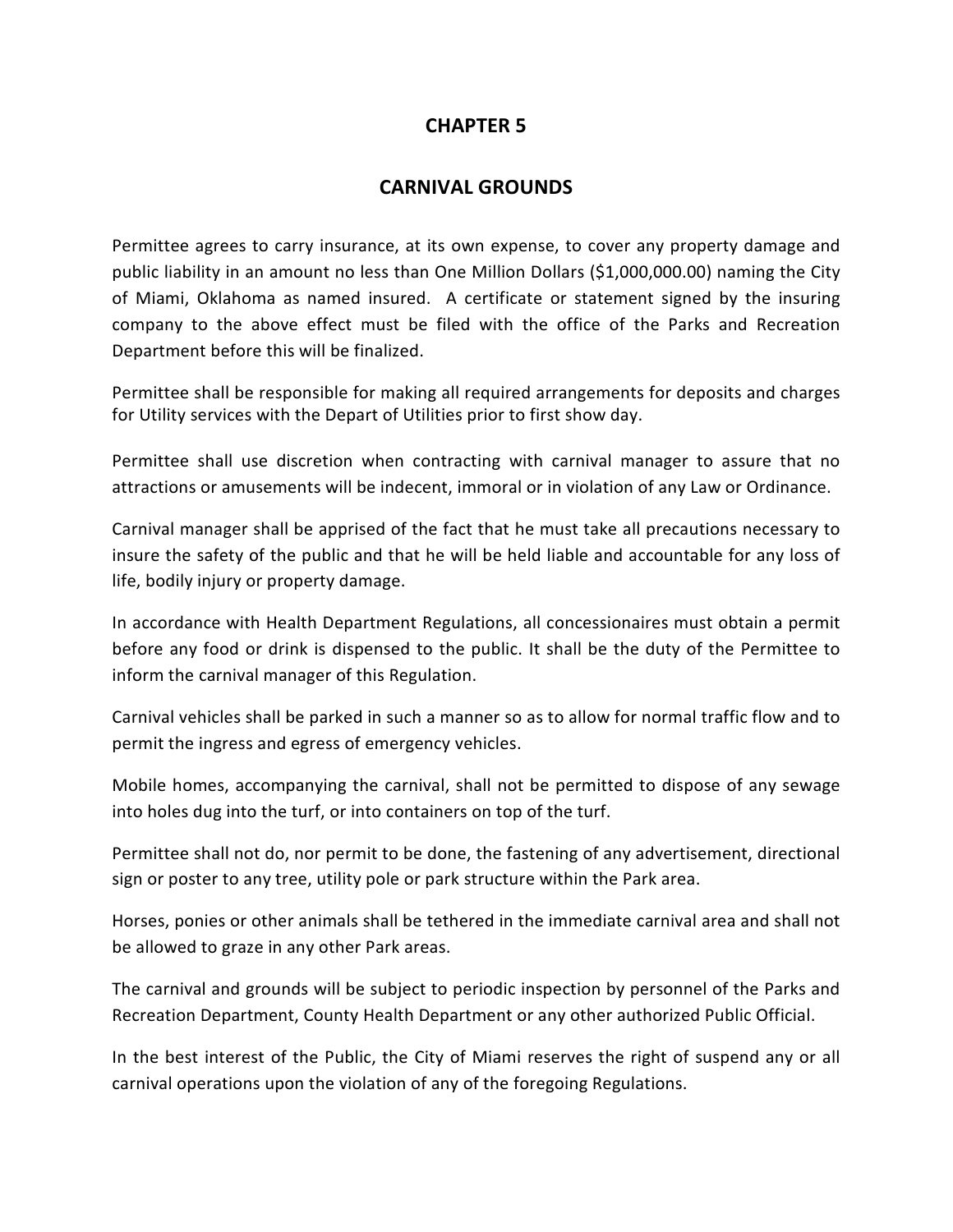After carnival closes and leaves the area, Permittee shall do, or cause to be done, an immediate clean-up and disposal of all litter, debris and any non-permanent fixture, appurtenance or equipment from the grounds and area.

At the end of the 5<sup>th</sup> day after the carnival vacates, the Parks and Recreation Department will make a final inspection of the area and if found in an unclean, unsanitary and unsafe condition, the Department will take private contracts to restore the area to an equal condition as existed prior to the event. All charges for same will be billed to the Permittee. No department personnel will be used for the restoration.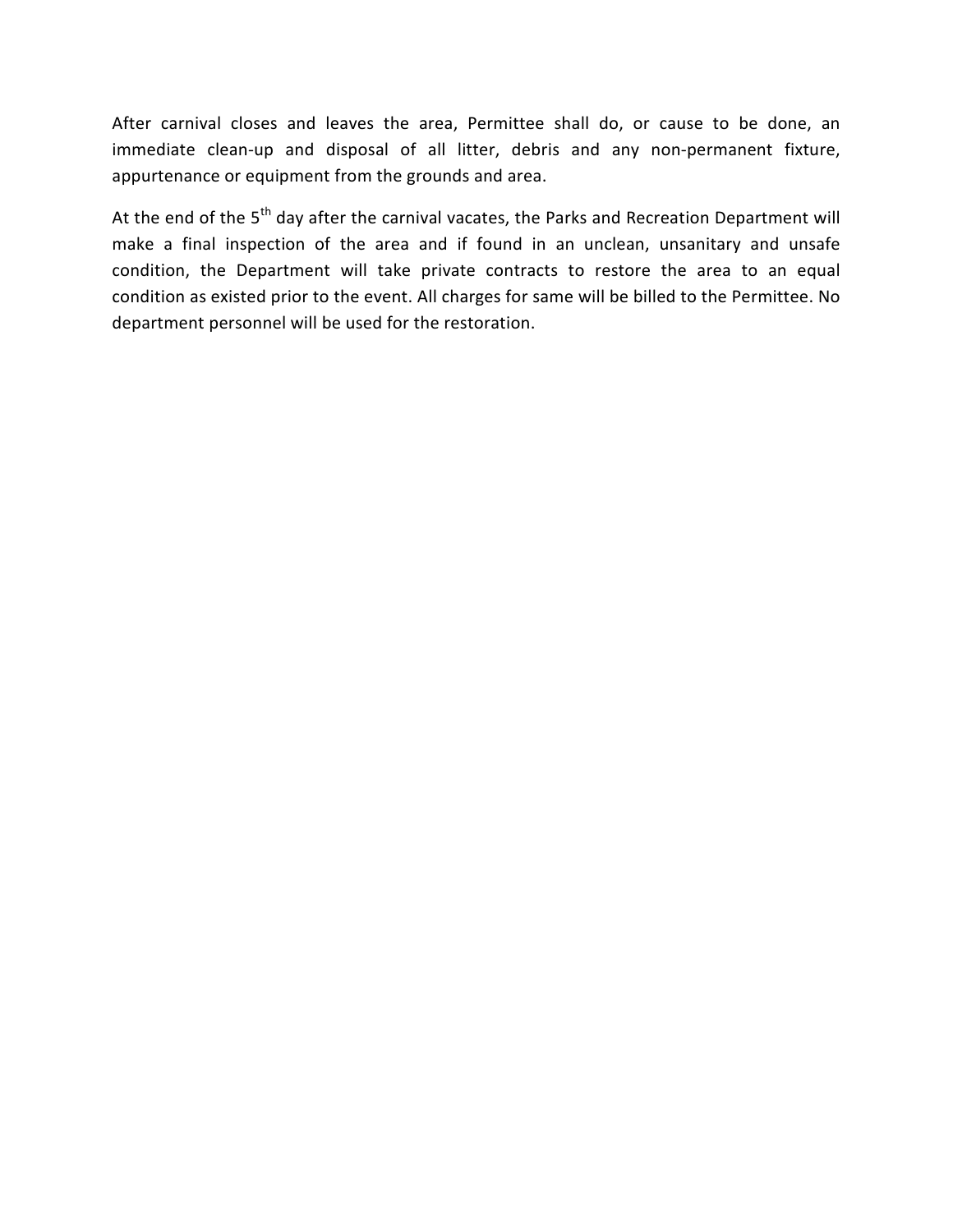#### **EXHIBITION BUILDING**

Permittee agrees to carry insurance, at its own expense, to cover any property damage and public liability in an amount no less than One Million Dollars (\$1,000,000.00) naming the City of Miami, Oklahoma as named insured. A certificate or statement signed by the insuring company to the above effect must be filed with the office of the Parks and Recreation Department before this will be finalized.

Permittee shall be responsible for the erection of all booths, counters, racks and cases used for display purposes.

Display paraphernalia shall be sturdily erected to assure the safety and well being of the general public.

Exhibit and display booths shall be erected in such a manner that aisles and doorways will not be obstructed so as to permit the ingress and egress of emergency and service vehicles and to allow for a normal flow of pedestrian traffic.

Restrooms and buildings shall be kept clean and sanitary at all times by proper maintenance procedures.

Concessionaires shall be notified by the Permittee that they must obtain a Health Department permit before any food or drink is dispensed to the public.

Exhibition building will be subject to inspection by personnel of the Parks and Recreation Department, County Health Department or any other authorized Public Official.

Upon completion of display of exhibits, Permittee shall do, or cause to be done, a complete removal of all exhibits from the building.

Upon removal of exhibits, Permittee shall assume the responsibility of the dismantling and proper storage of all booths, racks, cases and any other equipment used in conjunction with the Fair.

Permittee shall do, or cause to be done, a thorough cleaning of the entire facility to restore same to an equal condition as prior to the event.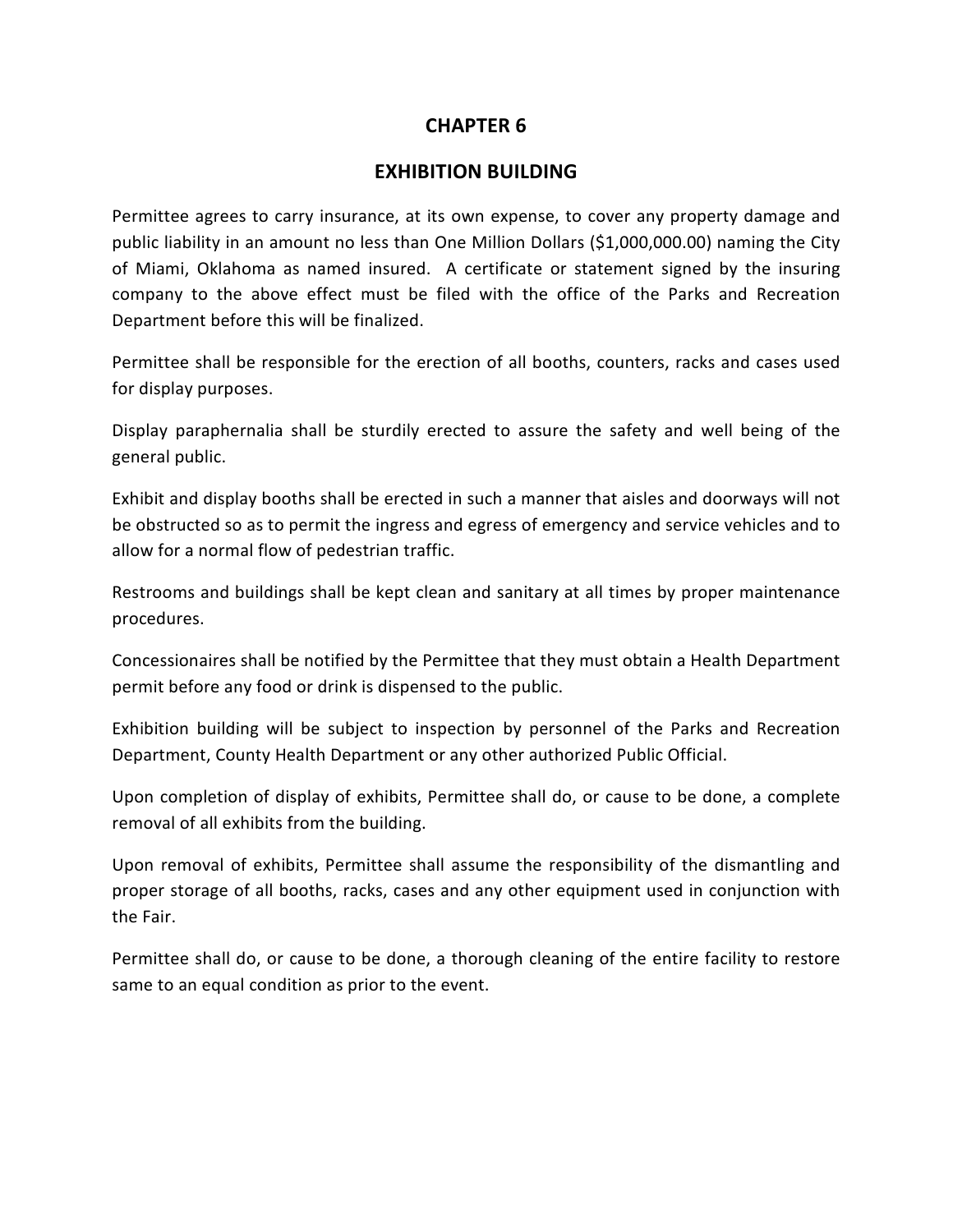At the end of the 5<sup>th</sup> day after building is vacated. The Parks and Recreation Department will make a final inspection, and if found in an unclean, unsanitary condition, the Department will take private contracts to restore the facility to an equal condition as existed prior to the event. All charges will be billed to the Permittee. No department personnel will be used for the restoration.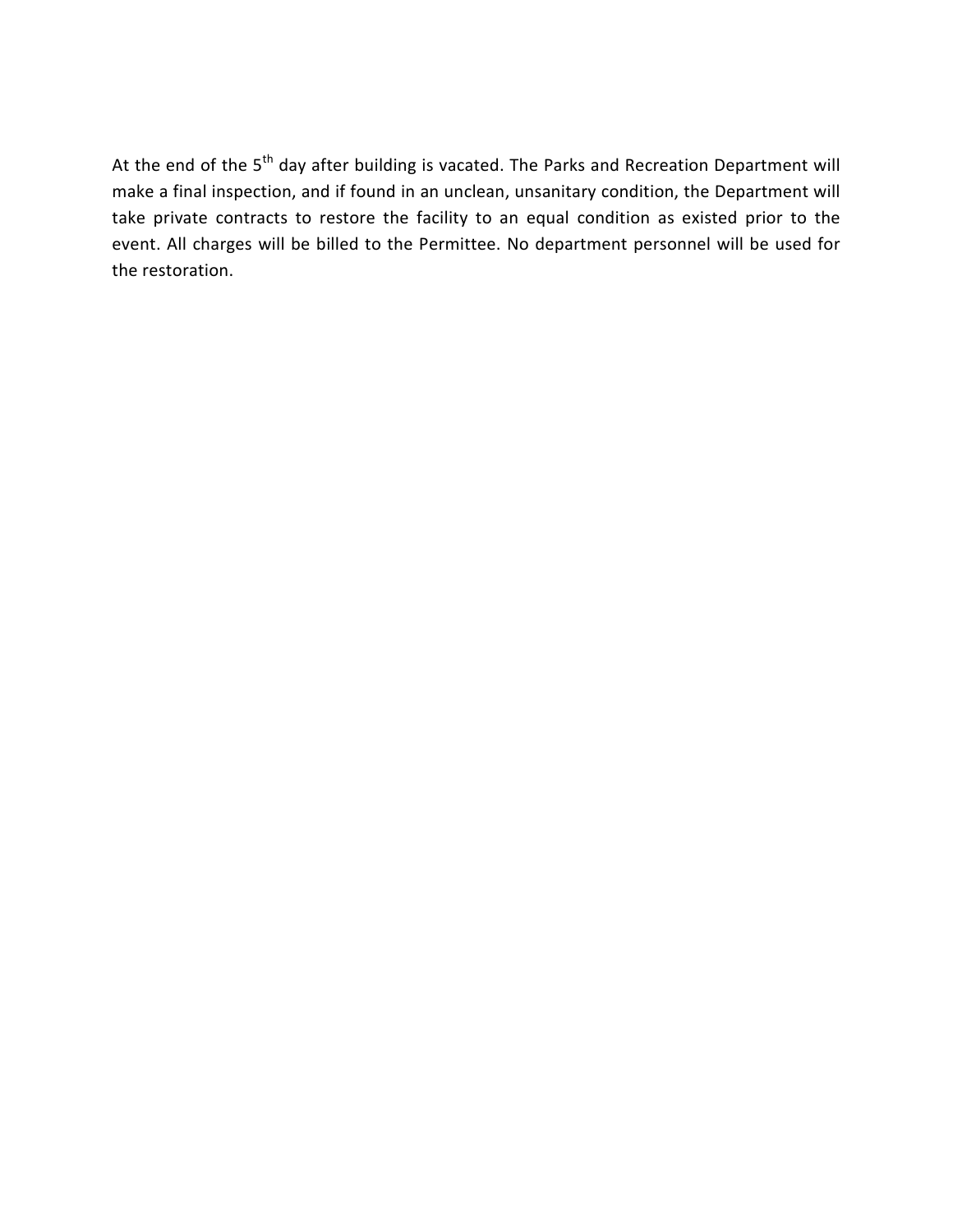# **LIVESTOCK EXHIBIT BARNS & BUILDINGS**

Permittee agrees to carry insurance, at its own expense, to cover any property damage and public liability in an amount no less than One Million Dollars (\$1,000,000.00) naming the City of Miami, Oklahoma as named insured. A certificate or statement signed by the insuring company to the above effect must be filed with the office of the Parks and Recreation Department before this will be finalized.

Permittee shall arrange for the proper display of all animals and fowls so as to assure the safety and well being of the general public. Animals and fowls should be penned, caged or thoroughly secured in such manner as to prevent any accidents.

All straw, hay, manure and any other litter and debris shall be removed daily from the aisles, walkways and from the outside of the buildings.

Strict observance of all fire and health precautions shall be exercised.

All buildings and adjacent grounds shall be subject to periodic inspections by personnel of the Depart of Parks and Recreation, County Health Department or any other authorized Public Official.

At the end of the display period, Permittee shall do, or cause to be done, a complete removal of all animals, fowls, and any personal equipment used in connection with the display thereof, from all buildings and grounds.

Upon removal of all exhibition animals and fowls, all buildings and grounds shall be thoroughly cleaned of all straw, manure, litter and debris. Disposition for same shall be arranged in an approved manner. All non-permanent equipment and appurtenances shall be stored and secured.

At the end of the 5<sup>th</sup> day after buildings and grounds have been vacated, a final inspection will be made by the Parks and Recreation Department, and if found to be in an unclean, unsanitary and unsafe condition, the department will take private contracts to restore the facilities to an equal condition as existed prior to the event. All charges for same will be billed to the Permittee. No department personnel will be used for the restoration.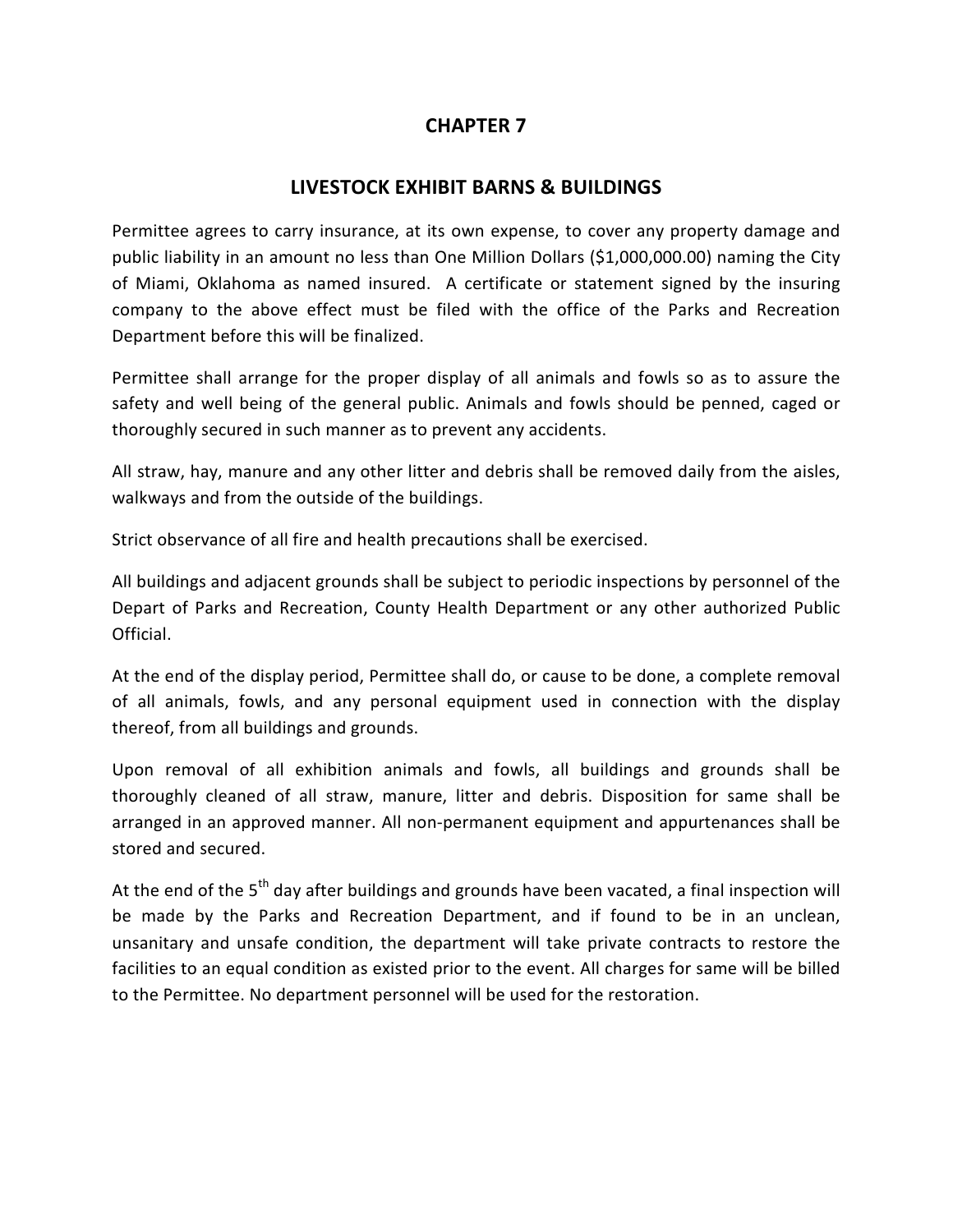# **GRANDSTAND, RACETRACK, INFIELD, CONCESSION AREA & PARKING AREAS**

Permittee agrees to carry insurance, at its own expense, to cover any property damage and public liability in an amount no less than One Million Dollars (\$1,000,000.00) naming the City of Miami, Oklahoma as named insured. A certificate or statement signed by the insuring company to the above effect must be filed with the office of the Parks and Recreation Department before this will be finalized.

Permittee shall arrange for orderly parking of vehicles so that ingress and egress may be obtained by emergency vehicles and to allow for a normal flow of all other traffic.

Concession areas shall be maintained in a clean and sanitary condition at all times and shall be subject to the Rules and Regulations of the County Health Department and the Parks and Recreation Department.

No drinks of any kind shall be served in glass containers.

Permittee shall provide adequate police protection to all participants in order to quell any disorders or misconduct and to prevent loss or damage to public and private property.

Grandstand and concessions areas shall be thoroughly cleaned of all litter and debris between each event.

After the event, Permittee will do, or contract to be done, a complete cleanup of all the facilities used in the performance of the event. In addition thereto, Permittee will remove all non-permanent fixtures, appurtenances and equipment from the facilities.

At the end of the  $5<sup>th</sup>$  day after the event, the Parks and Recreation Department will make a final inspection of the facilities and if found in an unclean, unsanitary and unsafe condition. The department will take private contracts to restore the facilities to an equal condition as prior to the event. All charges for same will be billed to the Permittee. No department personnel will be used for the restoration.